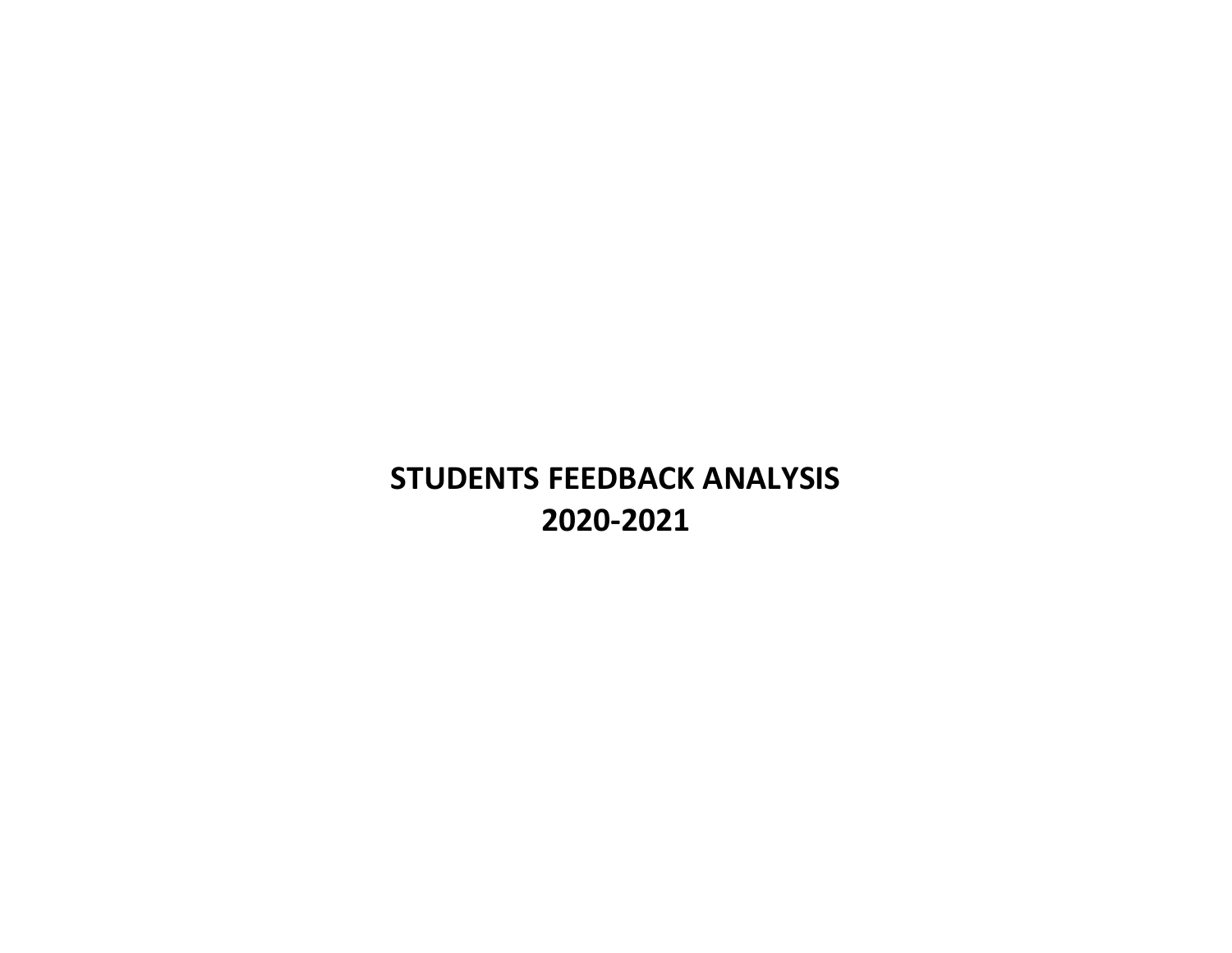#### **CURRICULAR ASPECTS**

Under the tenacious effort of teachers in the development of curricular elements, it shows the clarity of course objective is rated by the 42.4% of students as excellent. Approximately 43.86% of students are very happy with availability of course material and Assignment content which is quite simple to understand the course material. Most of the students nearly 45.7%of students are very pleasure towards the exams reflected the content of the course materials.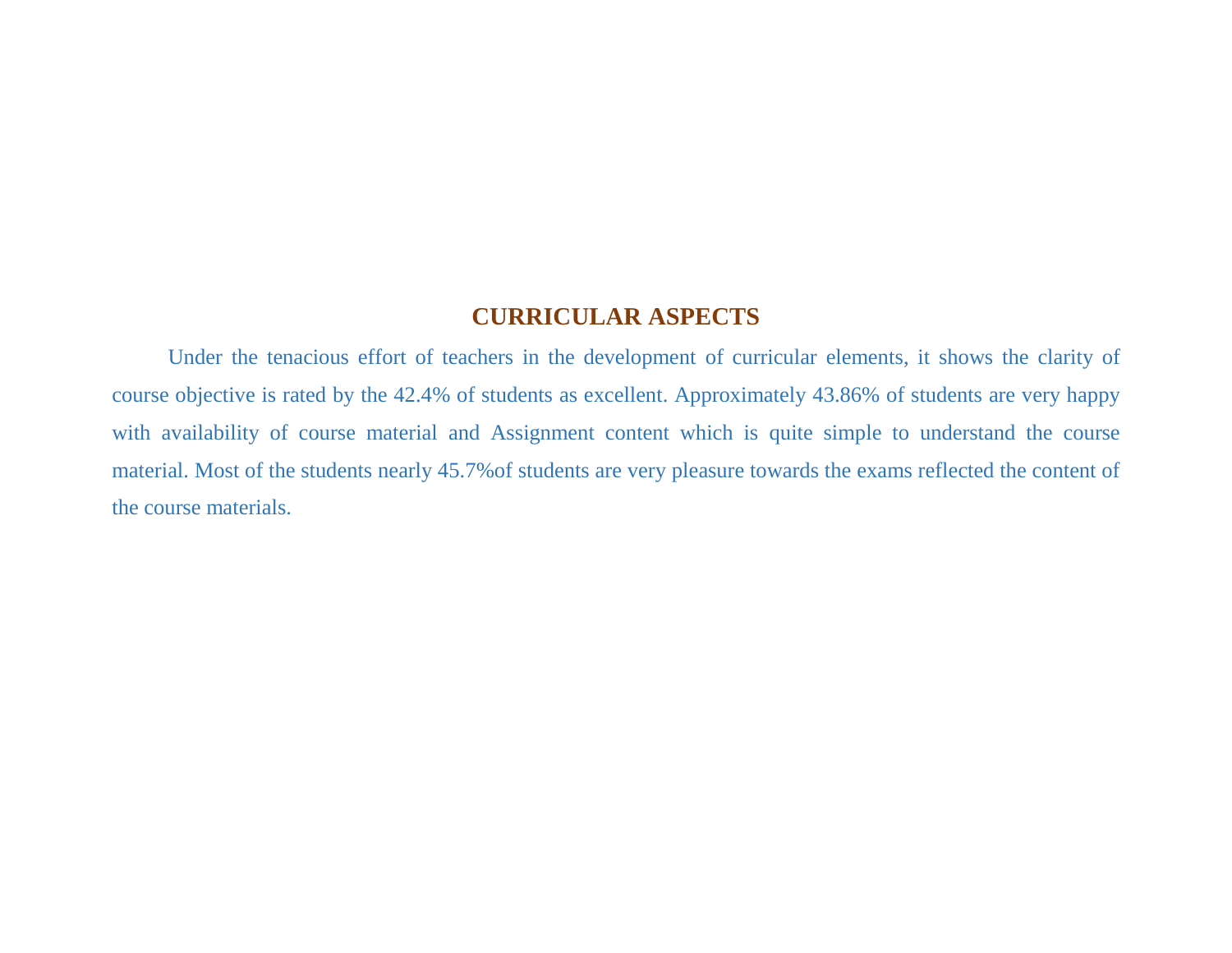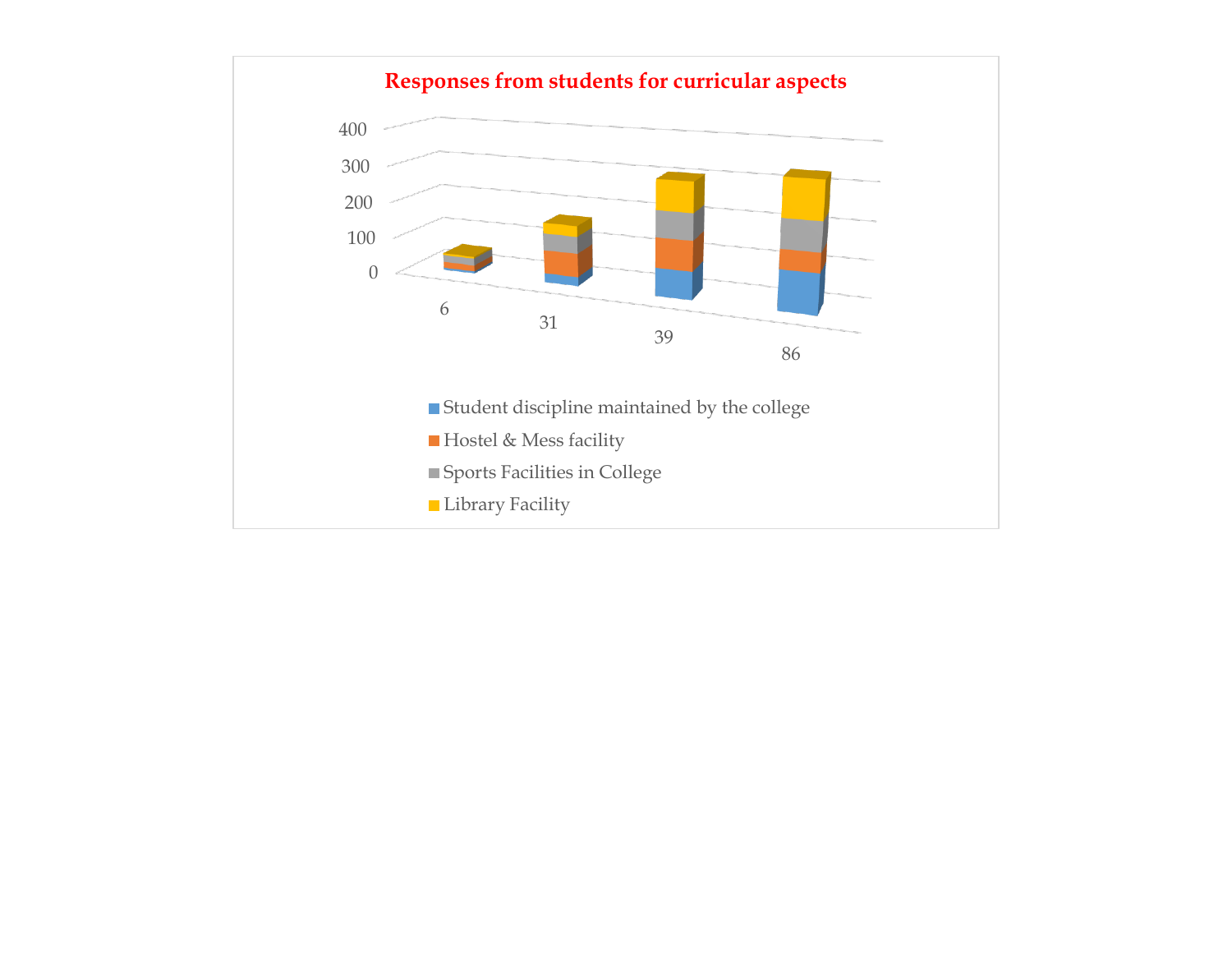#### **PROFESSIONAL KNOWLEDGE, PRACTICE AND ENGAGEMENT OF TEACHERS**

Conceptualization, creative and analytical thinking of the faculty has been rated as excellent nearly 47% of students. Most of the students, nearly 50.9% of students are very fortunate with effective doubt clarification and availability of the teachers for unveiling the doubt even outside of the classroom. The initiation, ignition and encouragement of Interaction is rated by the 53.3% of students as excellent.

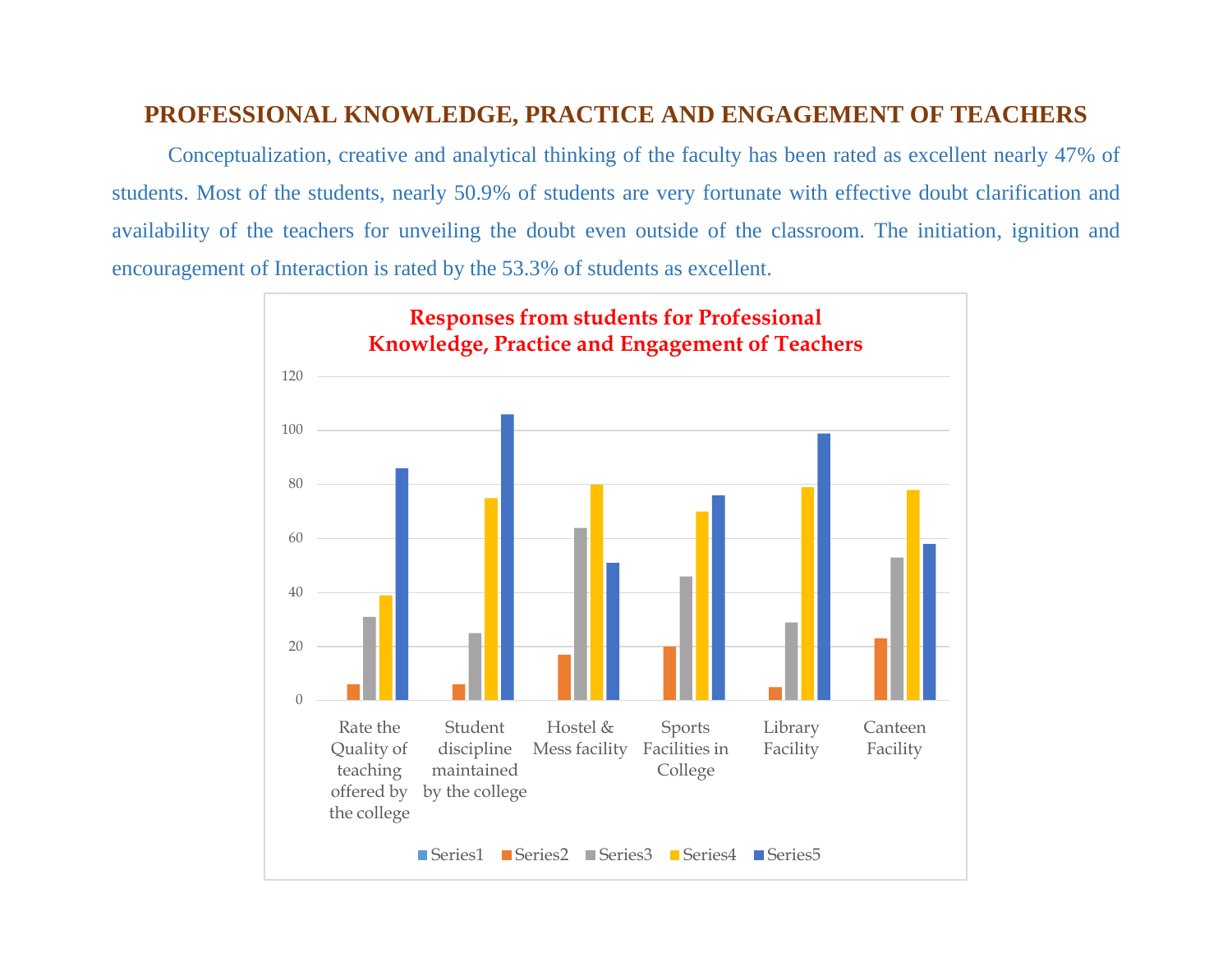#### **LIBRARY RESOURCES AND INFRASTRUCTURE**

Among the Infrastructure Elements, 40.56% of students are rated as excellent for the quality of teaching. Also the element student discipline is rated as maximum of students (35.3%) as very good . Canteen, Hostel and Mess facility is evaluated as approximately 45% of students as good. Sports and Library facilities are evaluated as excellent by most of the students. Students Counselling and Guidance Facility in the college is rated as good and satisfactory by 42.45% of students.

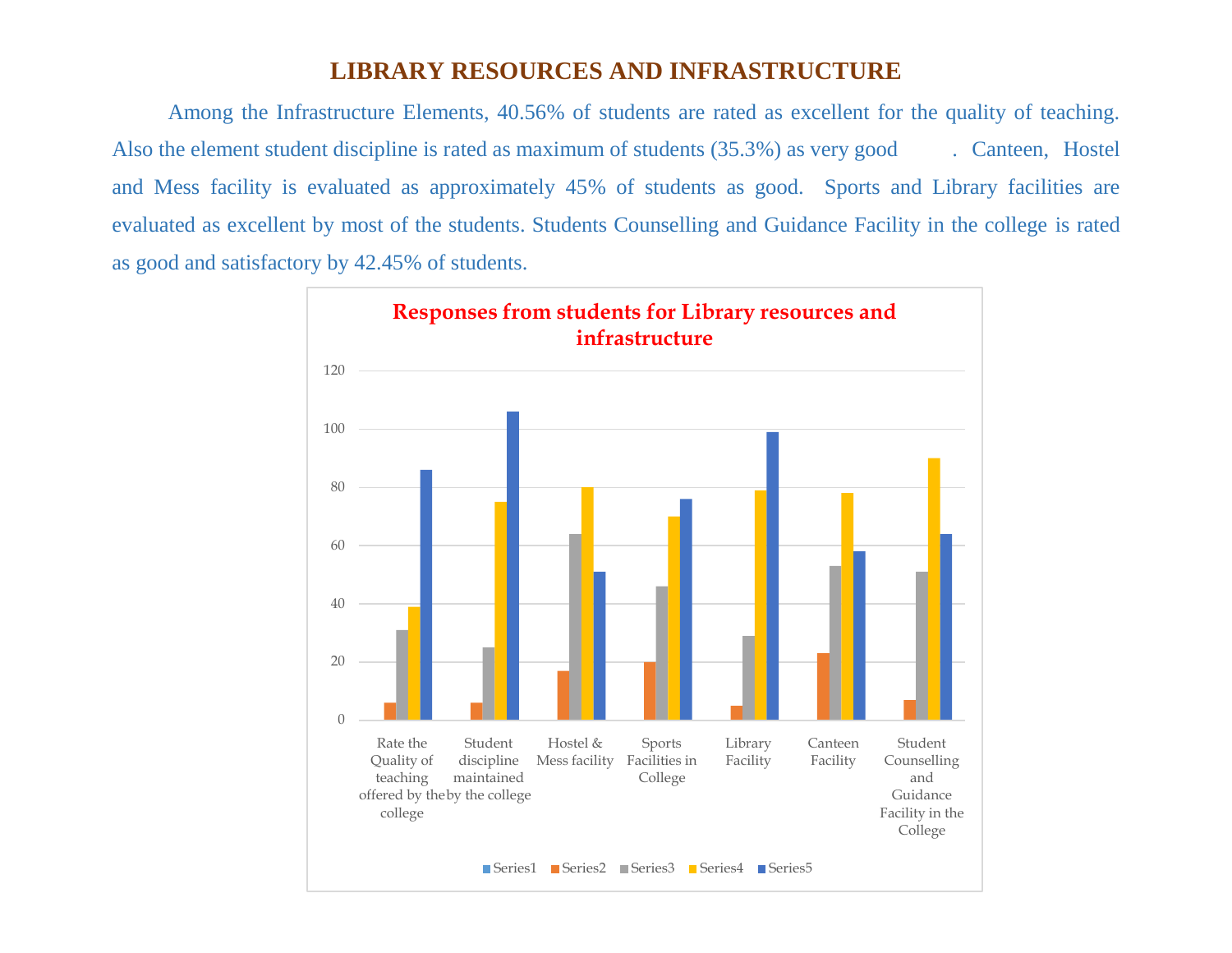**TEACHERS FEEDBACK ANALYSIS 2020 - 2021**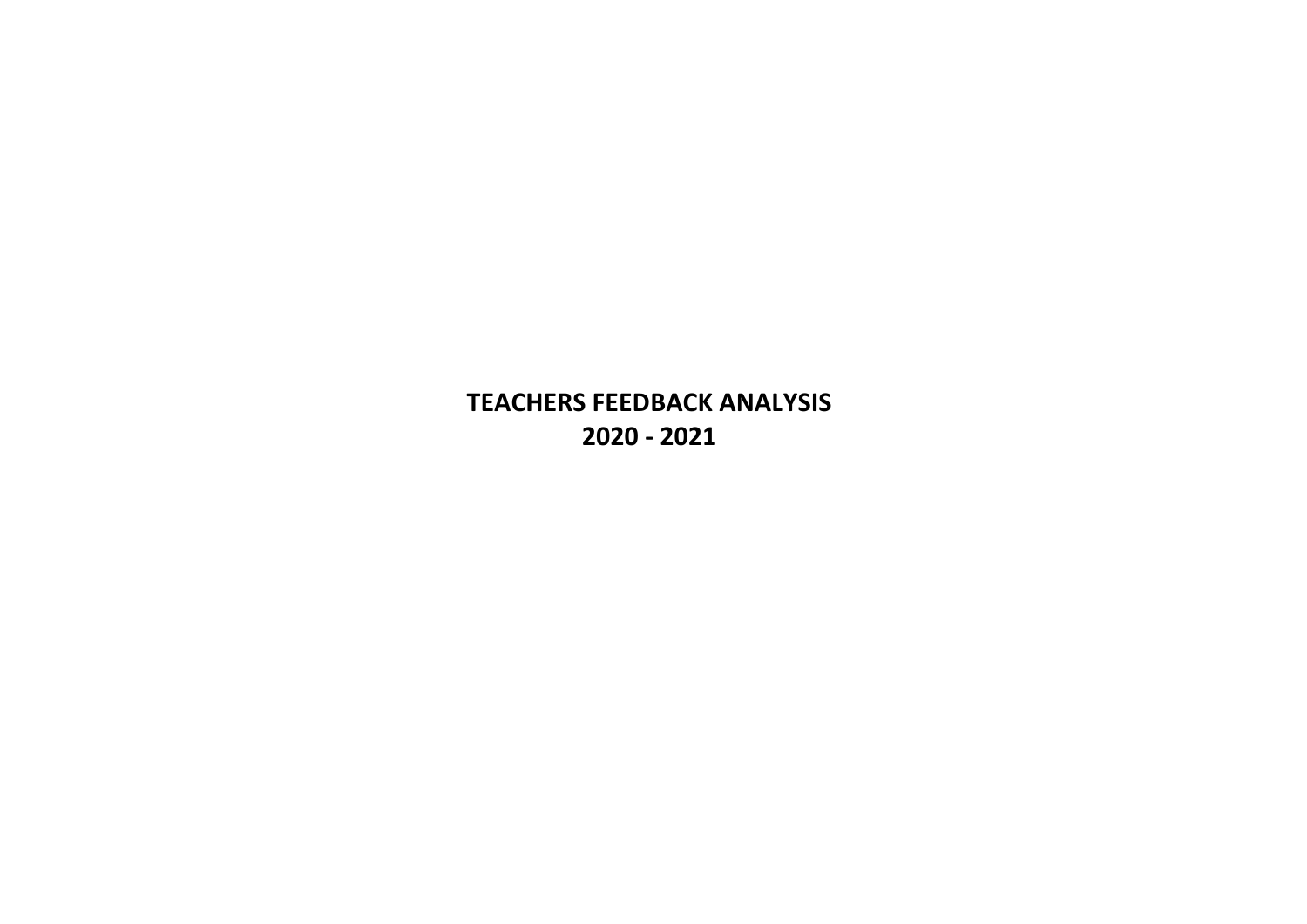#### **TEACHERS FEEDBACK 2020 - 2021 TOTAL RESPONDENT - 130**

| <b>Particulars</b>             | <b>Excellent</b> |    | <b>Very Good</b> |    | Good       |    | Average        |                | <b>Total</b> |     |
|--------------------------------|------------------|----|------------------|----|------------|----|----------------|----------------|--------------|-----|
|                                | Respondent       | %  | Respondent       | %  | Respondent | %  | Respondent     | %              | Respondent   | %   |
| Syllabus is Suitable           | 70               | 54 | 35               | 27 | 20         | 15 | 5              | 4              | 130          | 100 |
| Syllabus is need based         | 75               | 58 | 34               | 26 | 13         | 10 | 8              | 6              | 130          | 100 |
| <b>Objectives of Syllabus</b>  | 69               | 53 | 39               | 30 | 13         | 10 | 9              | 7              | 130          | 100 |
| Course Content /               | 64               | 49 | 35               | 27 | 21         | 16 | 10             | 8              | 130          | 100 |
| <b>Reference Materials</b>     |                  |    |                  |    |            |    |                |                |              |     |
| <b>Prescribed Books</b>        | 64               | 49 | 38               | 30 | 24         | 18 | $\overline{4}$ | $\overline{3}$ | 130          | 100 |
| Balance between theory         | 62               | 48 | 30               | 23 | 29         | 22 | 9              | 7              | 130          | 100 |
| and Application                |                  |    |                  |    |            |    |                |                |              |     |
| Number of Optional             | 70               | 54 | 40               | 31 | 12         | 9  | 8              | 6              | 130          | 100 |
| Papers                         |                  |    |                  |    |            |    |                |                |              |     |
| <b>Books Updated</b>           | 72               | 55 | 43               | 33 | 10         | 8  | 5              | 4              | 130          | 100 |
| <b>Class Room</b>              | 69               | 54 | 34               | 26 | 18         | 13 | 9              | 7              | 130          | 100 |
| Infrastructure                 |                  |    |                  |    |            |    |                |                |              |     |
| <b>Test &amp; Examinations</b> | 68               | 52 | 30               | 23 | 21         | 16 | 11             | 9              | 130          | 100 |
| <b>Adopt New Techniques</b>    | 72               | 55 | 31               | 24 | 18         | 13 | 9              | 8              | 130          | 100 |
| Professional                   | 53               | 41 | 41               | 32 | 16         | 12 | 20             | 15             | 130          | 100 |
| Development                    |                  |    |                  |    |            |    |                |                |              |     |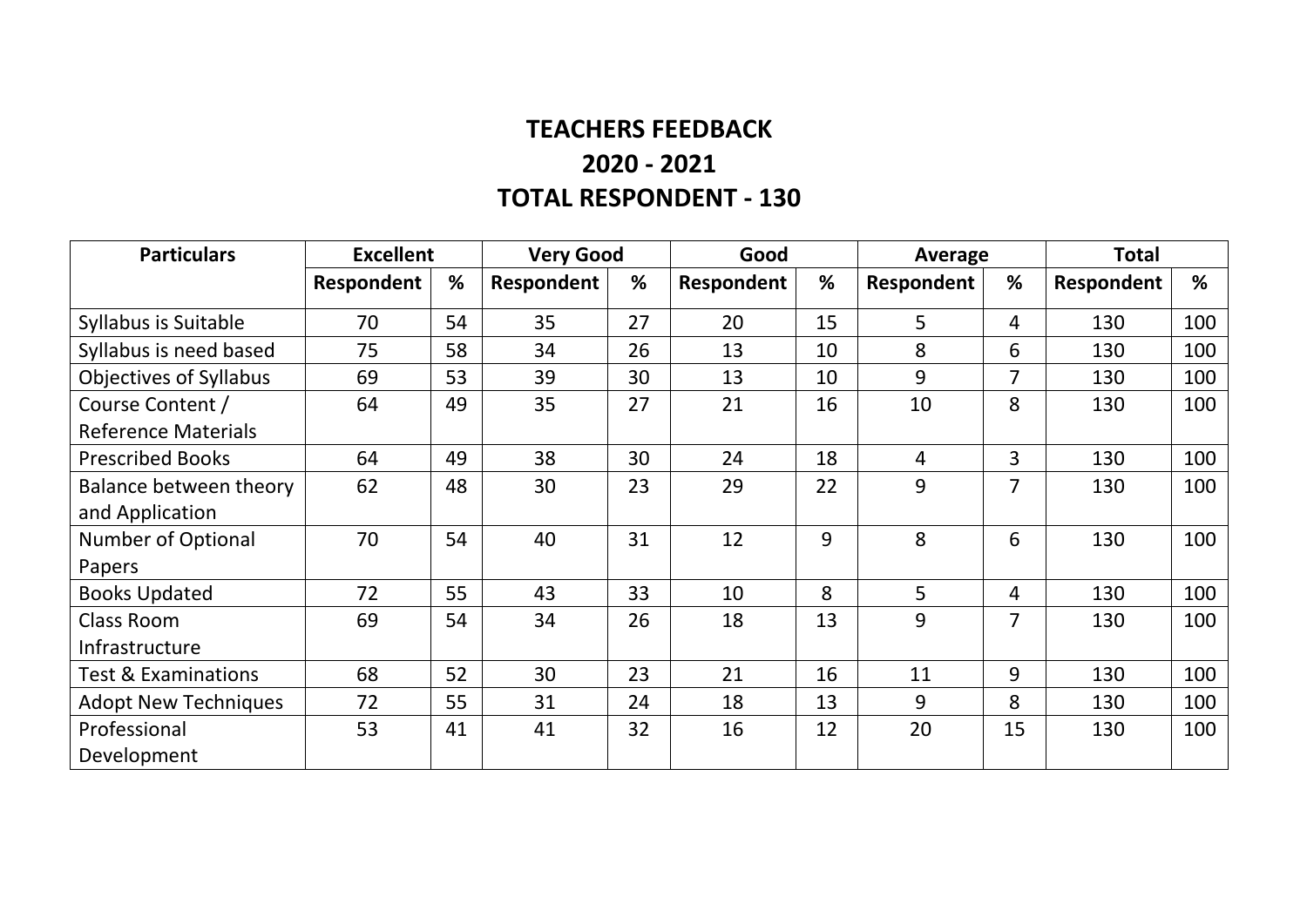### **TEACHERS FEEDBACK 2020 - 2021**

| <b>Particulars</b>                     | <b>Excellent</b> | <b>Very Good</b> | Good | Average |
|----------------------------------------|------------------|------------------|------|---------|
| Syllabus is Suitable                   | 54               | 27               | 15   |         |
| Syllabus is need based                 | 58               | 26               | 10   | 6       |
| <b>Objectives of Syllabus</b>          | 53               | 30               | 10   |         |
| Course Content / Reference Materials   | 49               | 27               | 16   | 8       |
| <b>Prescribed Books</b>                | 49               | 30               | 18   | 3       |
| Balance between theory and Application | 48               | 23               | 22   |         |
| <b>Number of Optional Papers</b>       | 54               | 31               | 9    | 6       |
| <b>Books Updated</b>                   | 55               | 33               | 8    | 4       |
| <b>Class Room Infrastructure</b>       | 54               | 26               | 13   | 7       |
| <b>Test &amp; Examinations</b>         | 52               | 23               | 16   | 9       |
| <b>Adopt New Techniques</b>            | 55               | 24               | 13   | 8       |
| <b>Professional Development</b>        | 41               | 32               |      | 15      |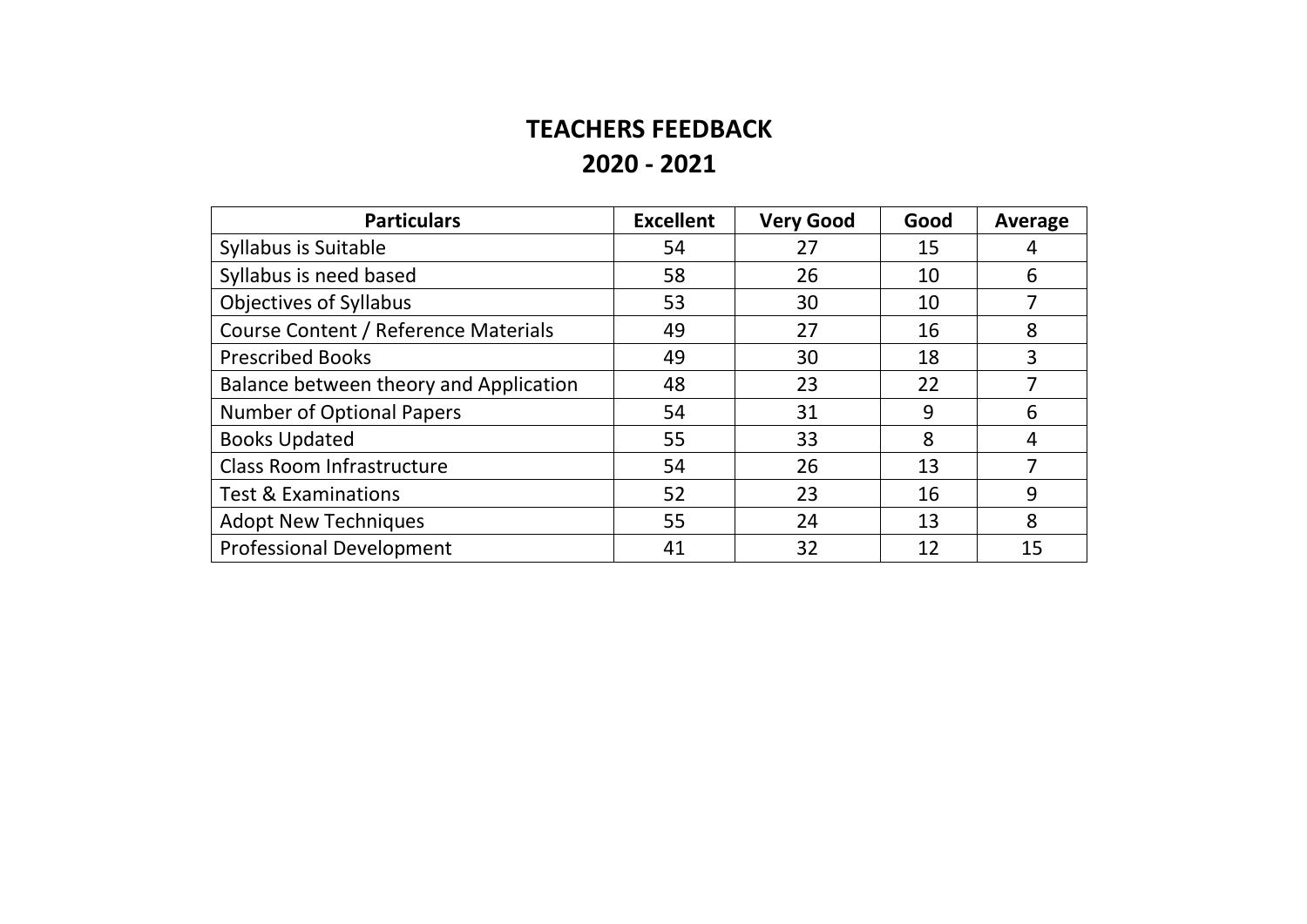

Teacher's feedback and Suggestion obtained on 4 point scale. While majority of the faculty members 58 percent are related excellent with the step taken by our college towards Syllabus is need based. 33 percent of them well extremely satisfied with the Books Updated. It was rated very good. 22 percent of the staff members suggested to improvement in Balance between theory and application of the curriculum.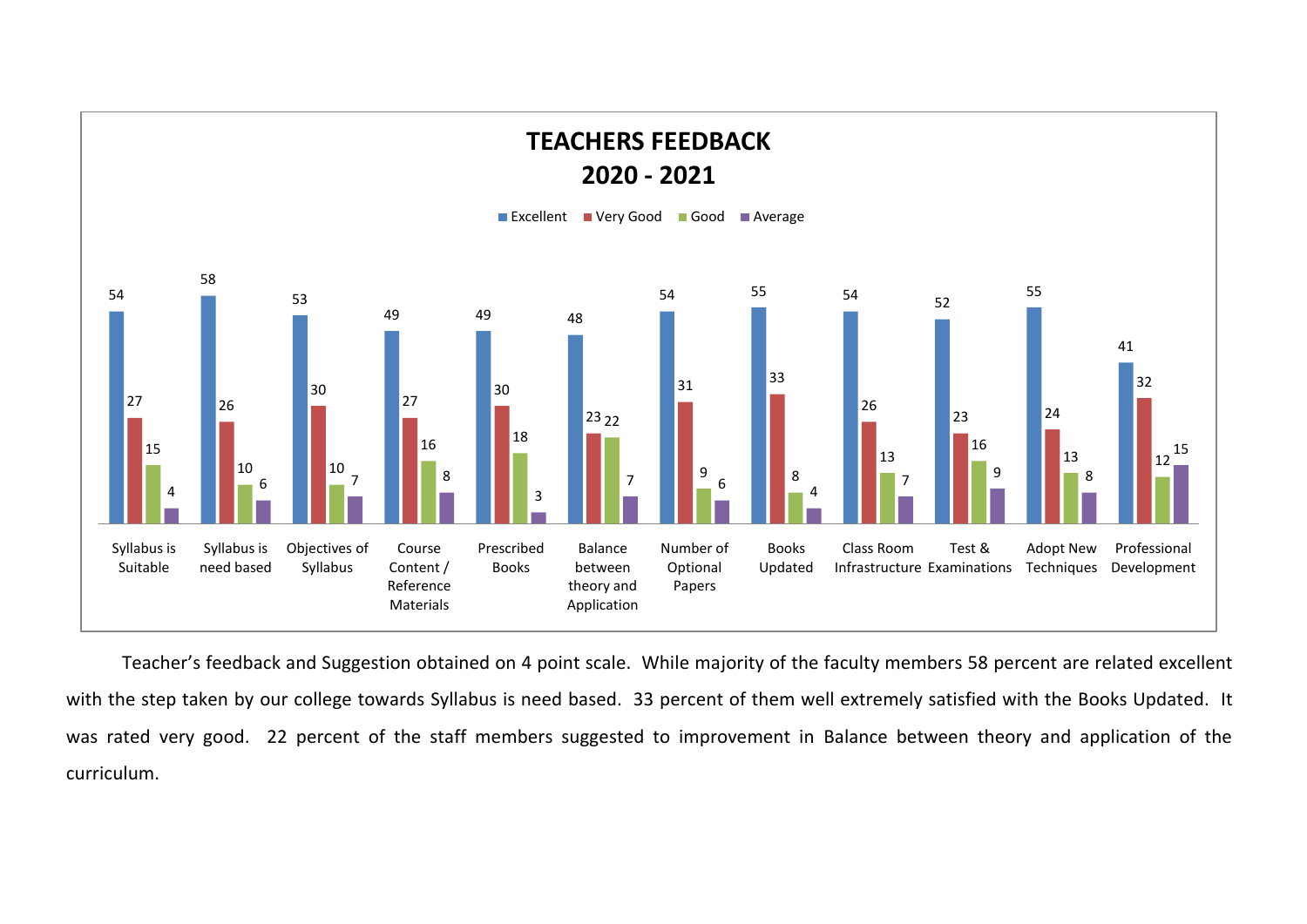# **Employer's Feedback 2020 – 2021**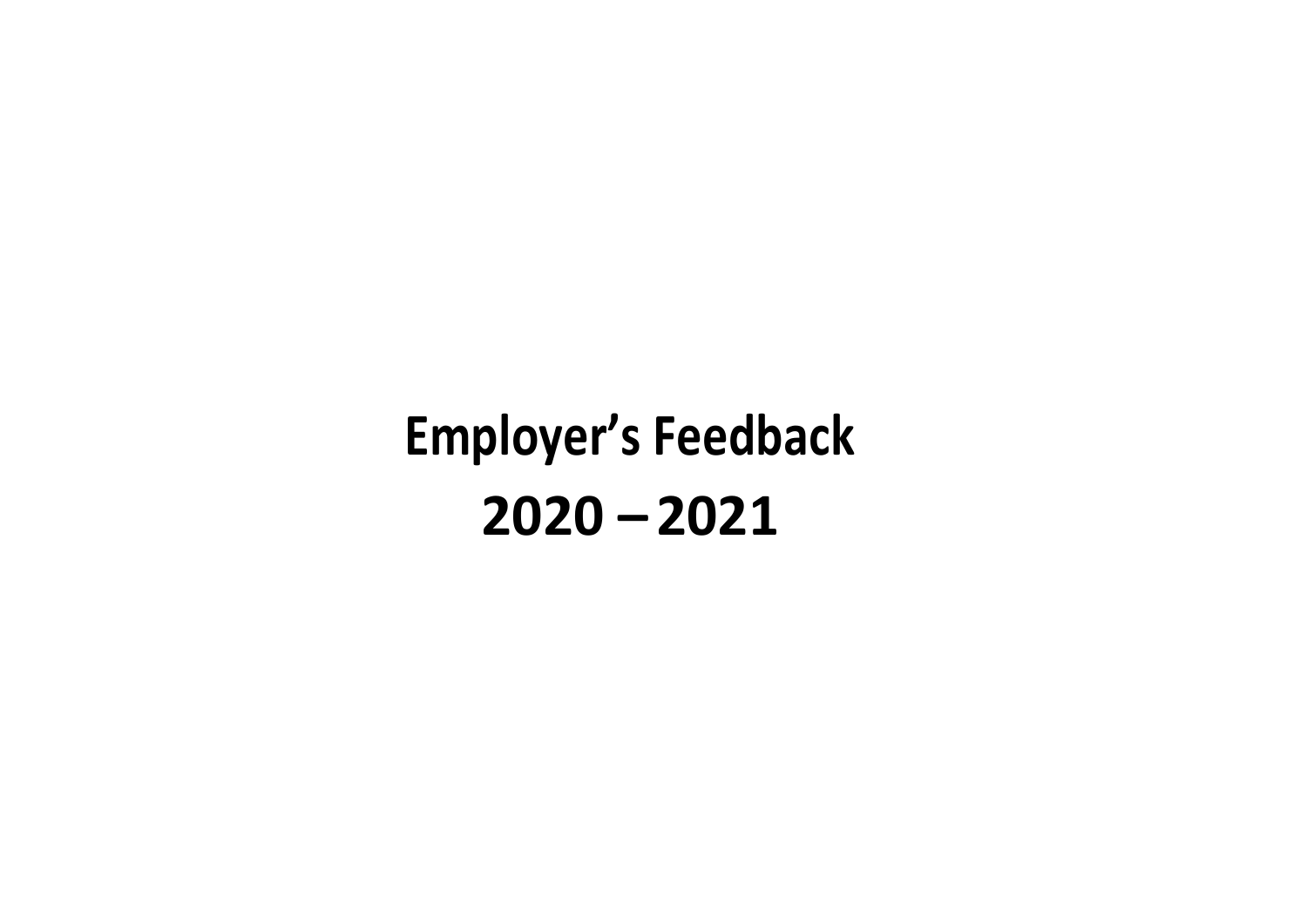## **Employer's Feedback**

#### **2020 –2021**

## **Total Respondent –01**

| <b>Particulars</b>                                                      |  | <b>Very Good</b> | Good | Average |
|-------------------------------------------------------------------------|--|------------------|------|---------|
|                                                                         |  |                  |      |         |
| Subject Knowledge & Competency Level                                    |  |                  |      |         |
| <b>Communication Skills and Attitude</b>                                |  |                  |      |         |
| CourseDesignofferedbytheinstitutionhaverelevanceto socialandGlobalneeds |  |                  |      |         |
| Aptitude and Behavioural Skill.                                         |  |                  |      |         |
| College liaises with the industrial organisations smoothly.             |  |                  |      |         |
| Interest and involvement in the profession.                             |  |                  |      |         |
| <b>Overall Ratings</b>                                                  |  |                  |      |         |